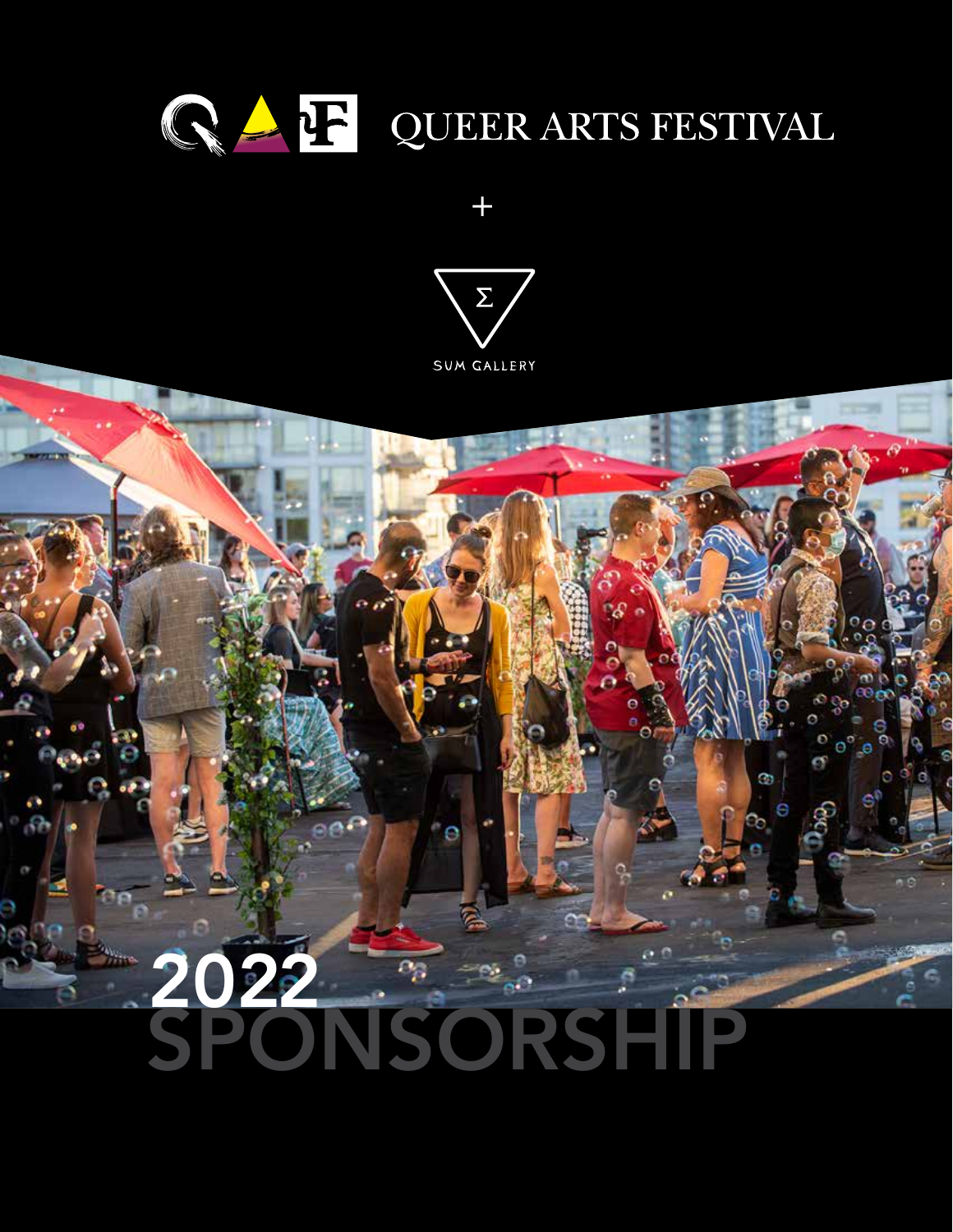*"on the forefront of aesthetic and cultural dialogue today." XTRA*



QAF has presented:

## Dare to be challenged. *Risk being changed.*

Recognized as one of the top 2 festivals of its kind worldwide, the Queer Arts Festival is an artist run multidisciplinary festival produced by Pride in Art Society. QAF is held annually in Vancouver, traditionally at the Roundhouse Community Arts Centre. Our year round programming arm, SUM gallery, in historic Chinatown, is the only queer mandated art gallery in the country. QAF and SUM gallery harness the visceral power of art to inspire recognition, visibility, and respect of people who transgress gender and sexual norms.

We bring diverse communities together to support artistic risk-taking, incite creative collaboration and celebrate the rich heritage of queer artists and art. Every summer the festival theme ties together a curated visual art exhibition, performing arts series, media art screenings, artist talks, panels and workshops for adults and youth.

### Art changes people. *People change the world.*

As one youth proclaimed in the self-portrait they created in a QAF workshop: "ART SAVED ME." QAF believes passionately in the transformational power of art. A comment from the QAF 2020 online guest book read: *"Thank you to the whole QAF team for your tenacity, resilience & persistence! You're a shining example of the responsiveness necessary for surviving this crisis. You've reacted with your maverick brand of adaptability. You give all of us hope."*

*"concise, brilliant and moving" GEORGIA STRAIGHT*

*"easily one of the best art exhibitions of the year"*

*VANCOUVER SUN*









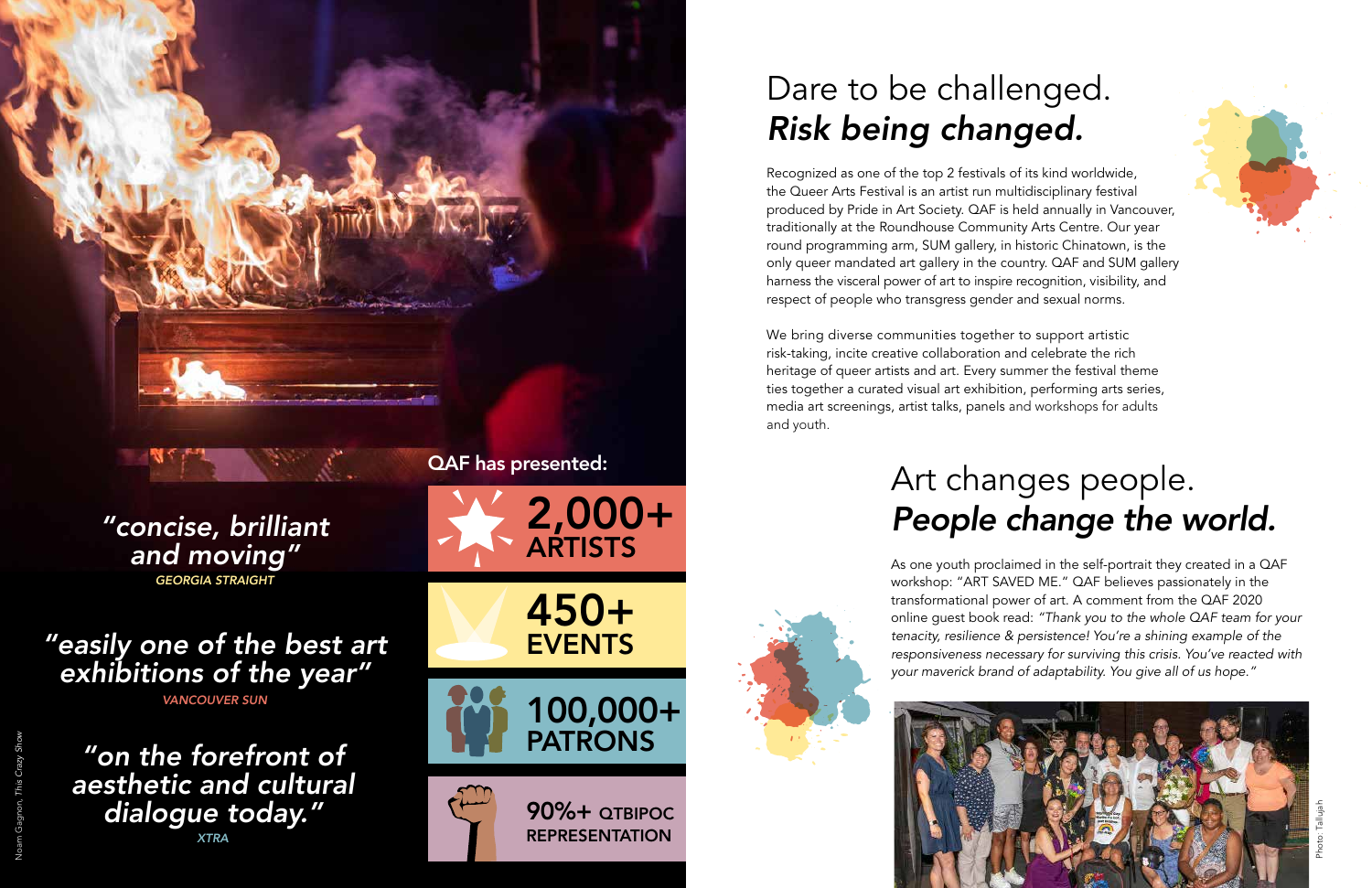# with the community

## Surveys of the community indicate a strong preference<br>to purchase products or use services that have



3.2 million Canadians identify as lesbian, gay, bisexual, transgender, two-spirit, intersex, or questioning-2SLGBTQ+ (pronounced "queer")

Average Queer household income in Canada: \$72,800

QAF's year-round programming arm, SUM gallery,  $\text{offers}$ opportunities to become a longterm sponsor or partner beyond the festival season

been directly marketed to the Queer demographic

Vancouver is home to the largest Queer population within Western Canada and is a popular destination in the **billion-dollar** Queer tourism industry



**CONNECT**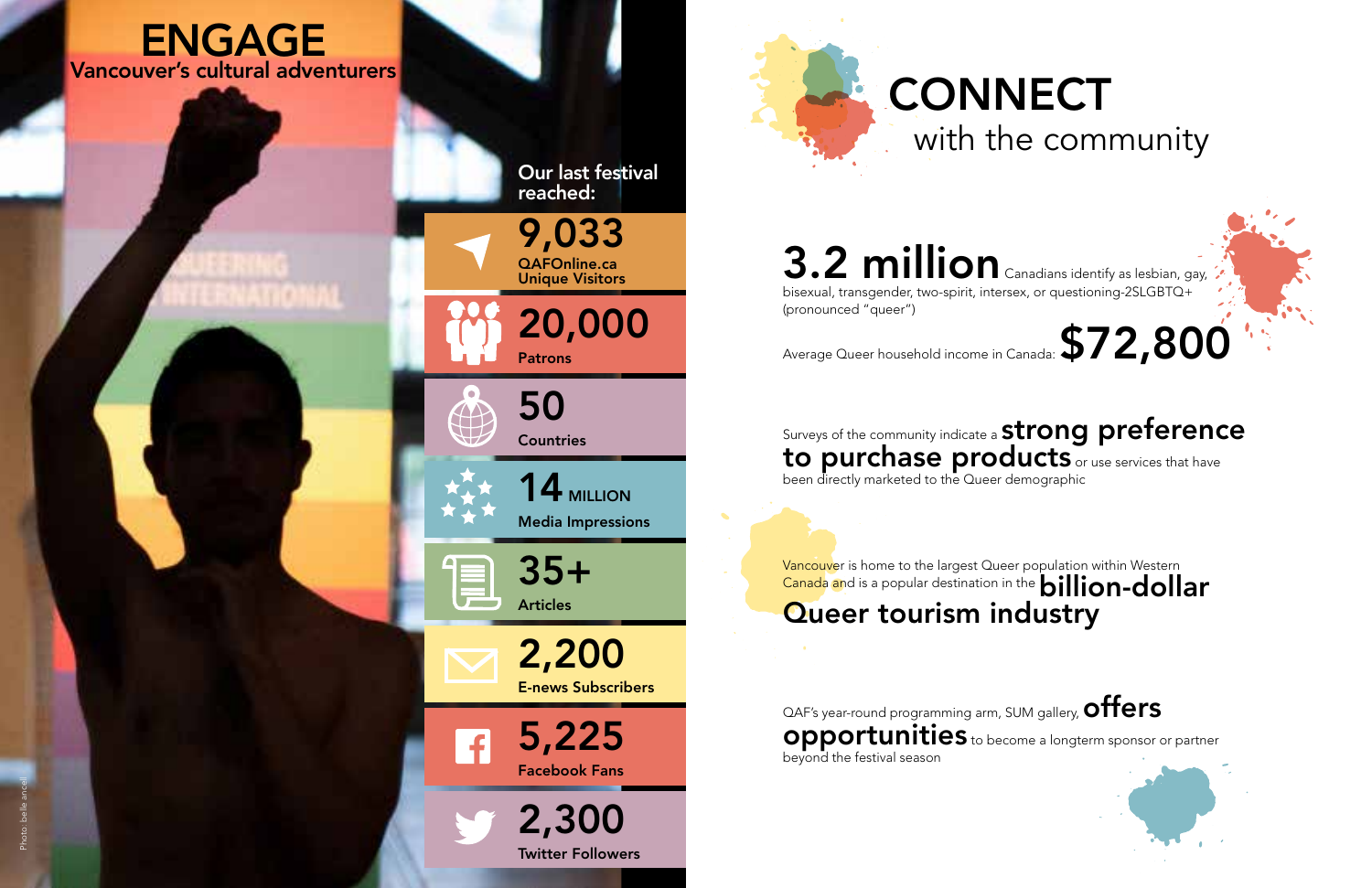

# as unique as you are

We offer flexible recognition options to meet your business priorities. Your sponsorship package could include a wide combination of benefits:

#### Sponsor a proprietary platform including:

- » ArtParty! Opening Gala Vancouver's 3rd largest Visual Art Event
- » Genres (Visual Art, Music, Dance, Theatre, Media Art)
- » Specific shows
- » Artist talks
- » Community engagement events

Client experiences, tickets, and passes

Sponsor or partner with an exhibition or event hosted at SUM gallery

#### QAF collateral and publications including:

» Website

- » E-newsletter
- » Posters
- » Programme Guide
- » Placement in QAF's advertising, marketing and outreach

Inclusion of your products in gift packages to official guests, artists and volunteers



Category exclusivity is available

## **QAF Milestones**

| 1998 | Pride in Art (PiA) begins a collective of<br><b>Queer visual artists</b>                                                                          |
|------|---------------------------------------------------------------------------------------------------------------------------------------------------|
| 2006 | PiA incorporates as Not for Profit Society                                                                                                        |
| 2008 | PiA launches the first multi-disciplinary<br><b>Pride in Art Festival</b>                                                                         |
| 2010 | The Pride in Art Festival rebrands as the<br><b>Queer Arts Festival (QAF)</b>                                                                     |
| 2012 | PiA achieves registered charitable status                                                                                                         |
| 2013 | <b>QAF commissions and produces QAF's world premiere</b><br>of Canada's first ever lesbian opera When the Sun<br><b>Comes Out</b>                 |
| 2018 | PiA opens SUM gallery in the Sun Wah Centre                                                                                                       |
| 2019 | Jessie Award Winner for QAF's world premiere<br>of Camera Obscura (hungry ghosts) - Outstanding<br><b>Production, Outstanding Lighting Design</b> |

2020 QAF launches dedicated streaming site in response to ongoing COVID-19 pandemic